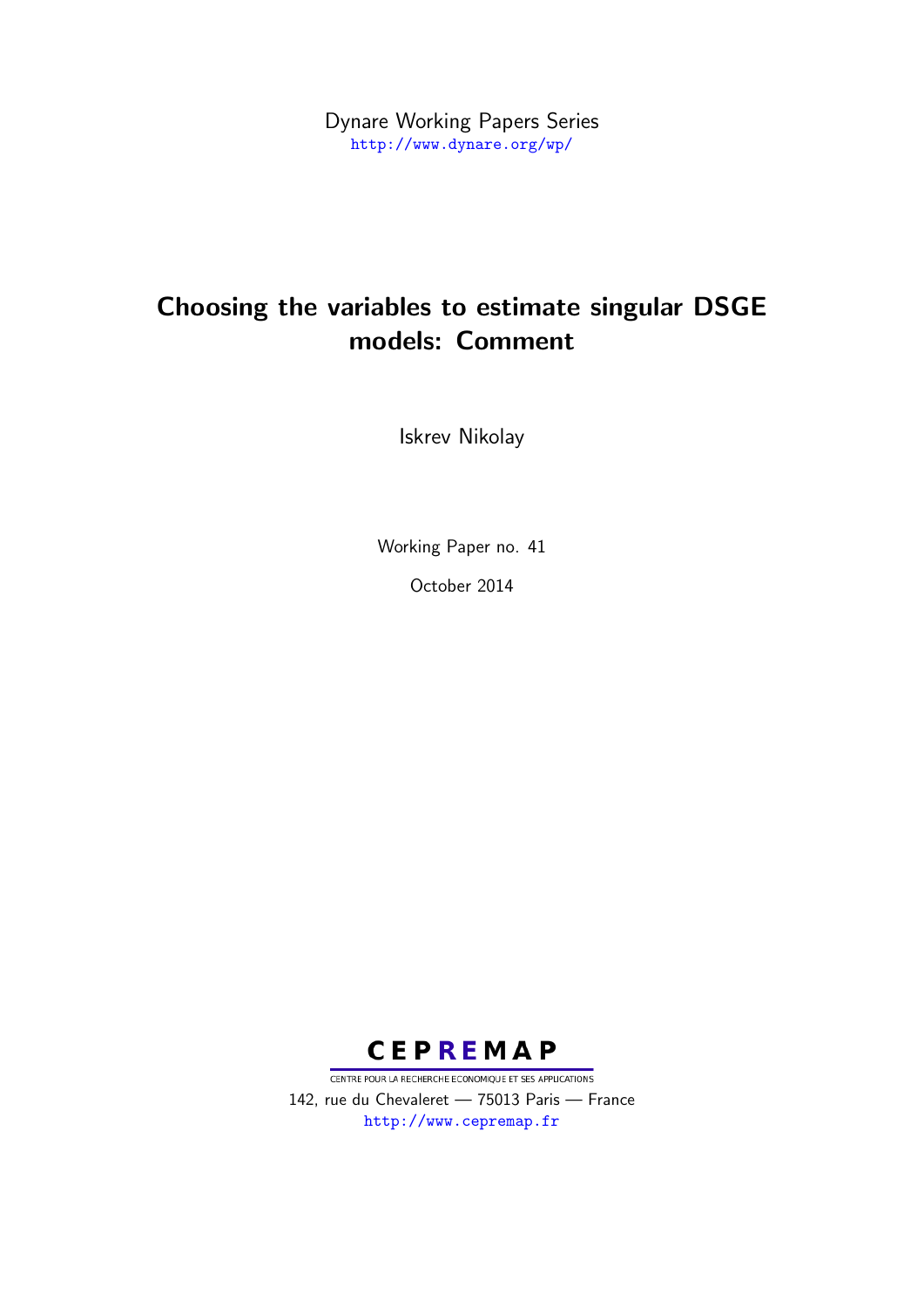## Choosing the variables to estimate singular DSGE models: Comment

Nikolay Iskrev Banco de Portugal

#### **Abstract**

In a recent article Canova et al. (2014) study the optimal choice of variables to use in the estimation of a simplified version of the Smets and Wouters (2007) model. In this comment I examine their conclusions by applying a different methodology to the same model. The results call into question most of Canova et al. (2014) findings.

Keywords: DSGE models, Observables, Identification, Information matrix, Cramér-Rao lower bound

JEL classification: C32, C51, C52, E32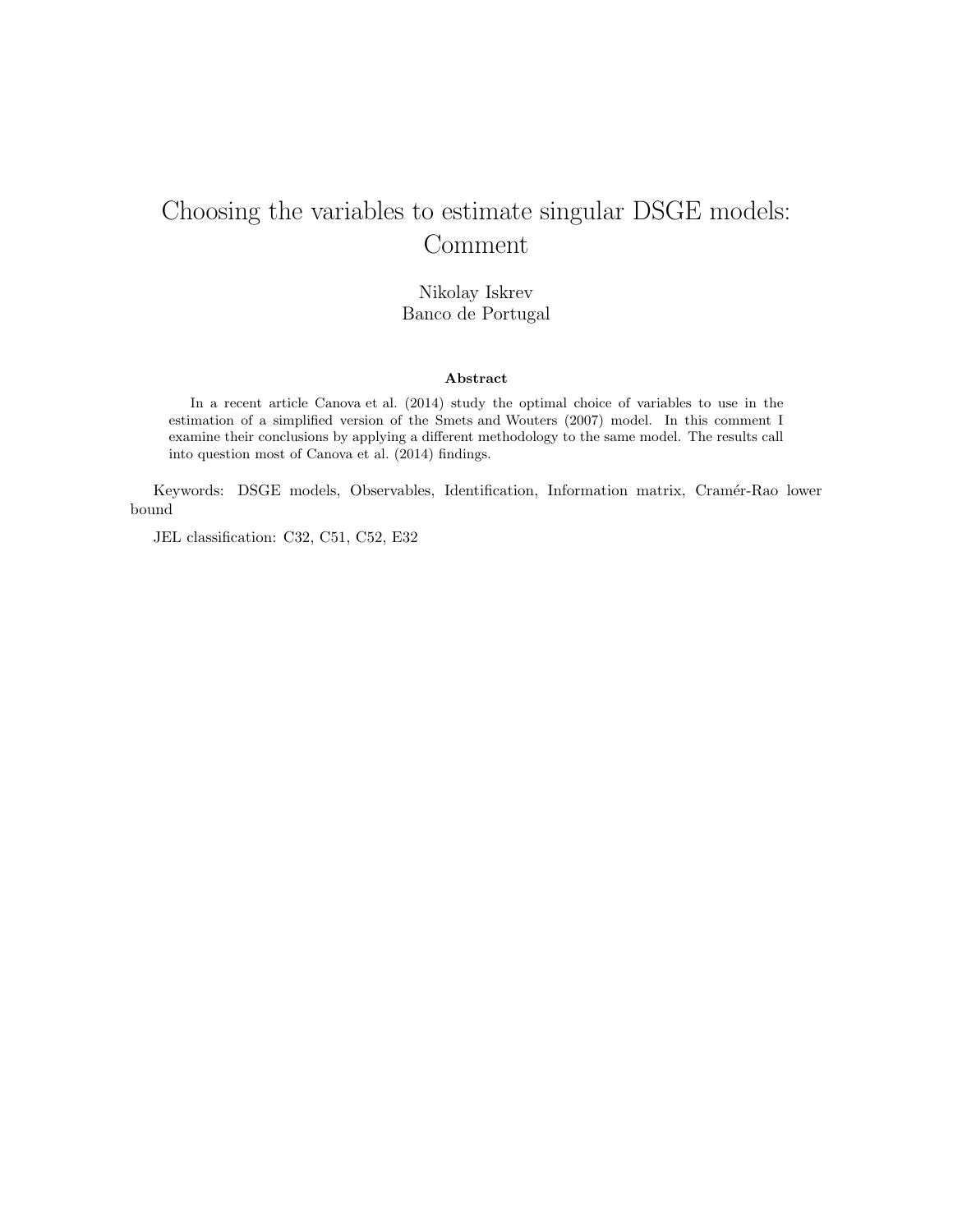### **1 Introduction**

DSGE models are usually estimated using only a subset of the variables that are present in them. This is partly due to the fact that some variables, such as capital, are not observed. However, even variables for which data exist are often not utilized. One could explain this with the restriction that the number of included observables should not be greater than the number of shocks in the model. While there are ways to get around this restriction,<sup>1</sup> it is a fact that in the literature there are similar DSGE models estimated with different sets of observables. It is not clear what motivates these different choices, nor what consequences that has on the empirical findings.

In a recent article Canova, Ferroni, and Matthes (2014) (CFM henceforth) seek to provide some guidance on how to select the most informative among several available sets of observables. They propose the use of two criteria which rank different combinations of variables according to measures of identification and information content. The first criterion starts by selecting the sets of variables that satisfy a rank condition for identification of the free model parameters. To pick the best among the selected sets, measures of closeness to a convoluted singular system of all observables are computed in terms of sensitivity of the log-likelihood function to parameters of interest. The one yielding smallest discrepancy is chosen as the most informative. The second criterion is based on Bierens (2007) and uses convolutions of both the singular and non-singular systems with the same non-singular distribution. The combination of variables whose convoluted distribution is closest to the convoluted singular system of all available observables is selected as being the most informative.

CFM apply their selection criteria to a simplified version of the Smets and Wouters (2007) model. The model has 4 shocks and a total of 7 observables, namely output  $(y_t)$ , consumption  $(c_t)$ , investment  $(i_t)$ , wages  $(w_t)$ , hours  $(h_t)$ , inflation  $(\pi_t)$ , and nominal interest rate  $(r_t)$ . Thus, 35 combinations of variables are available to use in estimation. Among these, as most informative overall the authors select  $y_t$ ,  $c_t$ ,  $i_t$  and either  $w_t$  or  $h_t$ . Furthermore, it is argued that the ranking of different sets of variables does not depend on the value of the parameters at which the model is evaluated, and is robust to increasing the number of shocks as in the original Smets and Wouters (2007) model.

The purpose of this comment is to evaluate these claims, applying a different approach to the same model. As in Iskrev (2010), where the choice of observables is studied with respect to the original Smets and Wouters (2007) model, here I use criteria based on the expected Fisher information matrix (FIM). Using the FIM has several advantages. First, as the name suggests, it is a measure of the amount of information about the parameters available in a sample (see Rothenberg (1971)). It takes the model as it is and does not require convoluting the true data density as the measures CFM use do.<sup>2</sup> Second, FIM depends on the set of observables and the sample size, but does not depend on actual data. Thus, the information one could expect to have in different sets of observables and in samples of different sizes can be measured and compared prior to estimation. Third, using the FIM one can compute measures of expected estimation uncertainty with respect to each model parameter. In general, there is a trade-off between the amount of information contained in different sets of observables with respect

<sup>&</sup>lt;sup>1</sup>One is to introduce measurement errors in the observed series. Another is the approach in Bierens (2007).

 $2$ This approach follows Bierens (2007) where the theoretical model is assumed to be misspecified and the singular distribution it implies is convoluted and compared to a convoluted distribution of an a-theoretical econometric model which is assumed to represent the true data generating process.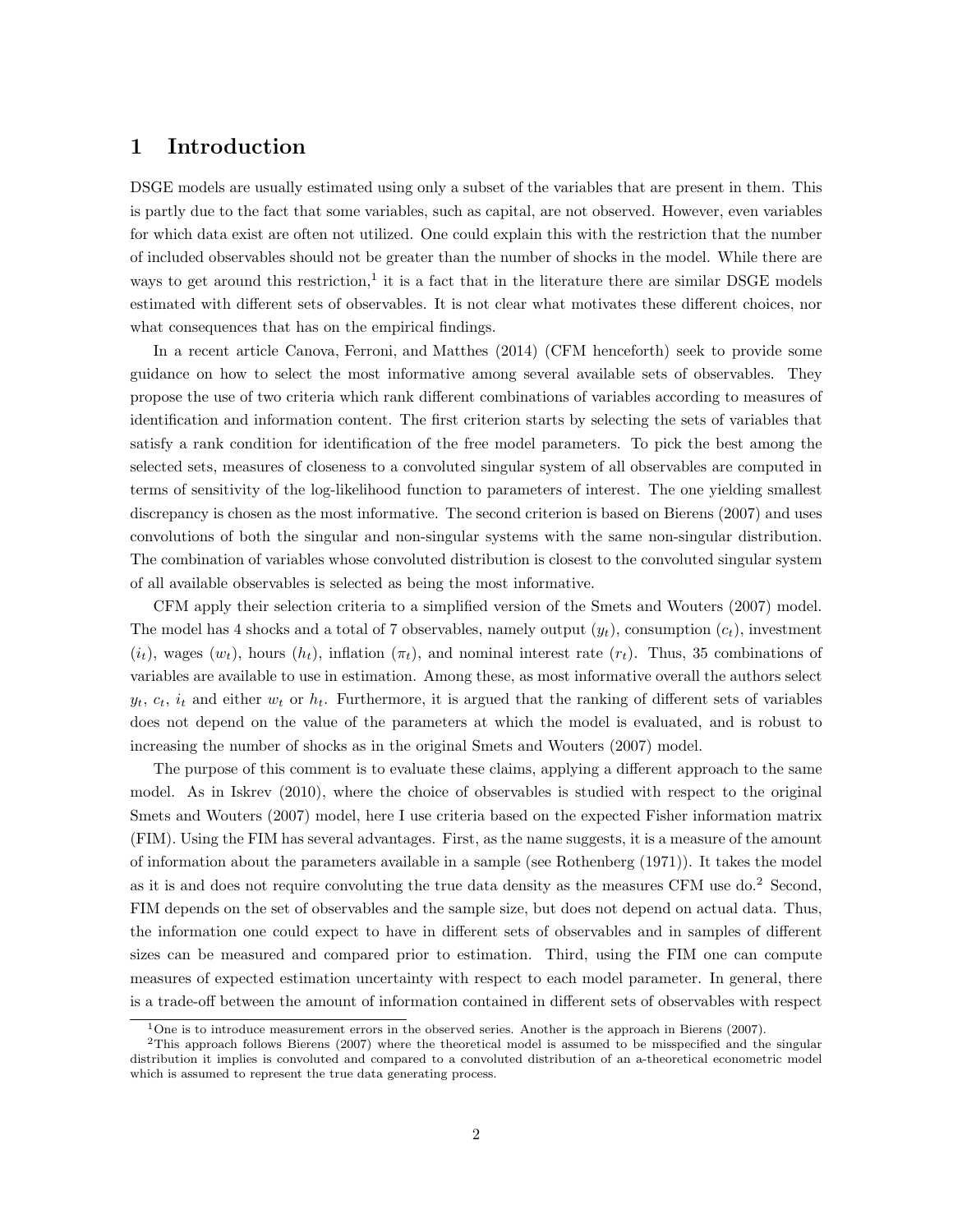to different parameters. Quantifying the amount of information for each parameter provides a clearer understanding of the trade-offs involved in selecting one set of observables over another. The measures CFM use do not provide such information. And fourth, the FIM can be evaluated analytically for linearized Gaussian model such as the one in Smets and Wouters (2007). This is very useful in practice since it allows many possible combinations of variables to be compared quickly for a large number of *a priori* plausible parameter values. Furthermore, the use of analytical derivatives minimizes the risk of reaching wrong conclusions as a result of numerical errors.

## **2 Analysis**

In this section I apply the FIM approach to the model analyzed in CFM. I address three main questions: (1) is the rank condition useful for selecting the set of observables, (2) which is the most informative set of four variables out of the seven available, (3) are the results sensitive to changes in the parameter values and the number of shocks.

#### **2.1 Is the rank condition useful?**

I start by checking whether the parameters of the simplified SW model are identified if only four of the seven variables are observed. It is well known that four parameters -  $\xi_w$ ,  $\xi_p$ ,  $\epsilon_w$  and  $\epsilon_p$ , are not separately identifiable in the sense that in the linearized model  $\xi_w$  cannot be distinguished from  $\epsilon_w$ , and  $\xi_p$  cannot be distinguished from  $\epsilon_p$ . As in the original paper, I will assume that  $\epsilon_w$  and  $\epsilon_p$  are both known. This leaves 27 free parameters.

A necessary and sufficient condition for local identification is that the FIM has full rank. When evaluated at the parameter values from Table 2 in CFM, the FIM has full rank of 27 for all 35 combinations of four variables. Thus, the rank condition alone provides no useful information regarding the best set of variables to use in estimating the model.

#### **2.2 Which are the best four observables?**

Selecting the best combination of variables requires a criterion according to which to compare and rank the alternatives. Which criterion should be used depends on the purpose for which the model is estimated. In any case, the criterion would be a function of the estimated parameters and would rank higher sets of observables that are more informative about the relevant function of the parameters of interest *θ*.

When the objective is to minimize the estimation uncertainty about  $\theta$  as a whole, a popular criterion to use is the natural logarithm of the determinant of the inverse of the FIM, i.e.  $\ln(\det(\mathcal{I}^{-1}(\theta)))$ . This is known in the optimal design literature as D-optimality criterion. The well-known Cramér-Rao (CR) theorem tells us that, depending on whether the asymptotic FIM is used or the finite sample one, its inverse gives either a lower bound on the asymptotic covariance matrix of any consistent estimator of *θ*, or a lower bound on the covariance matrix of any unbiased estimator *θ*. Furthermore, the diagonal elements of  $\mathcal{I}^{-1}(\theta)$  are lower bounds on the variances of estimators of individual parameters. This can be used to construct a criterion which assigns different weights to the parameters, to reflect their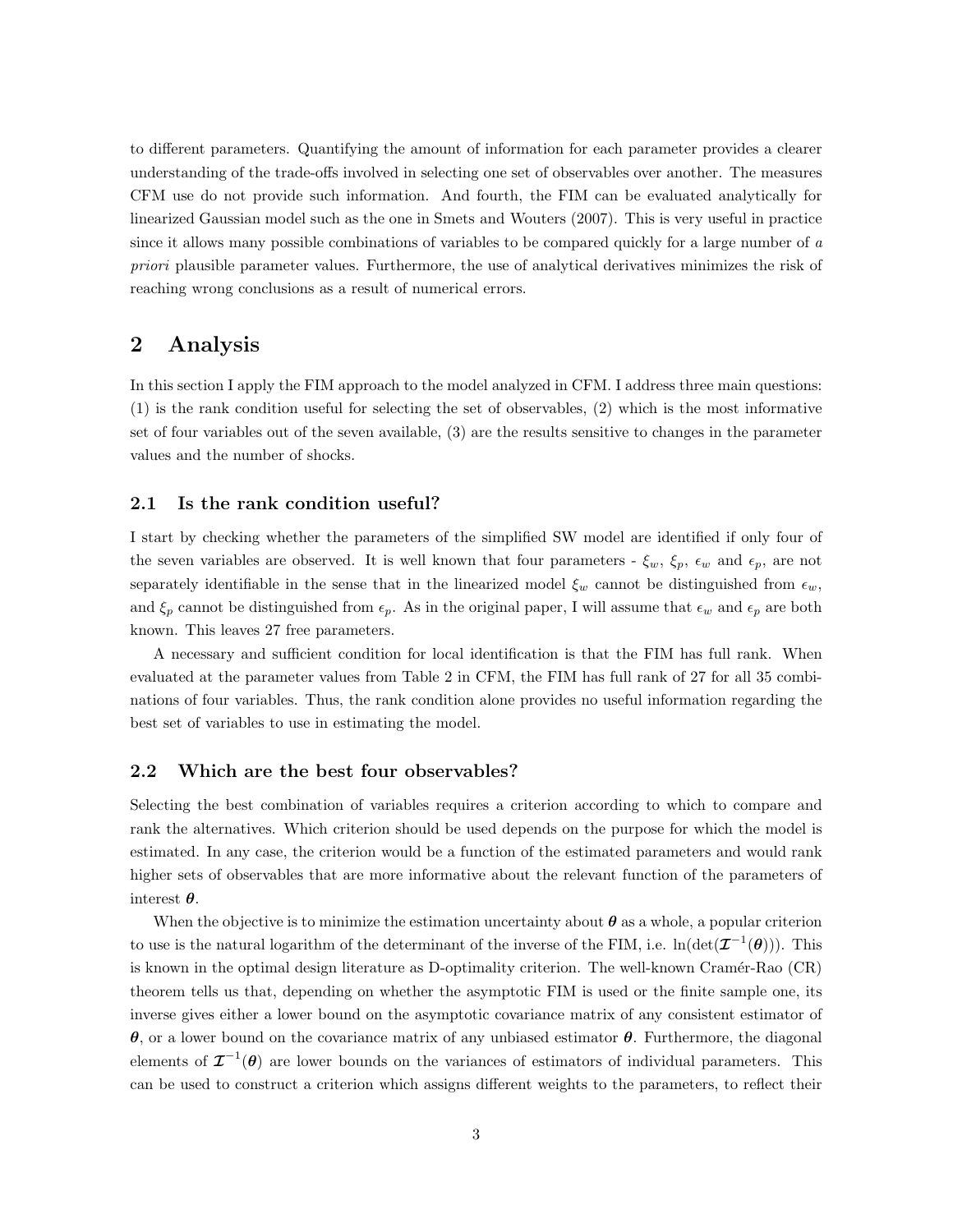relative importance for the researcher. An example of such a criterion is the weighted geometric average of the diagonal elements of  $\mathcal{I}^{-1}(\theta)$ ,

$$
\left(\prod_{i=1}^{k} \mathbf{b}_{i}^{w_{i}}\right)^{1/\sum_{i=1}^{k} w_{i}} \tag{2.1}
$$

where  $b_i$  is the *i*-th diagonal element of  $\mathcal{I}^{-1}(\theta)$ , *k* is the number of free parameters, and  $w_i$  is the weight assigned to  $\theta_i$ . The geometric average is more appropriate to use than the arithmetic average since parameters typically have different range.

In what follows I use the finite sample FIM in order to take a proper account of the size of the sample, which is set to  $T=150$ , as in CFM.<sup>3</sup> I report three versions of the weighted geometric average criterion with: (1) equal weights on all free parameters; (2) equal weights on the free structural parameters and zero weights on the shock parameters; (3) equal weights on the six parameters emphasized in CFM, namely  $\lambda$ ,  $\iota_p$ ,  $\xi_p$ ,  $\sigma_l$ ,  $r_\pi$ , and  $r_y$ , and zero weights on all other parameters. To be comparable with CFM, I assume that  $\delta$ ,  $\lambda_w$  and  $c_g$  are known. This leaves 24 free parameters, 17 of which are structural and the other 7 are shock parameters.

|                |                | D-optimality   |                |                |  |  |
|----------------|----------------|----------------|----------------|----------------|--|--|
| rank           | 24 parameters  | 17 parameters  | 6 parameters   |                |  |  |
|                | $c, i, \pi, r$ | $c, i, \pi, r$ | $c, i, \pi, r$ | $c, i, \pi, r$ |  |  |
| $\overline{2}$ | y, c, w, r     | $y, w, \pi, h$ | c, i, w, r     | $y, w, \pi, h$ |  |  |
| 3              | y, c, w, h     | $y, c, \pi, h$ | $c, w, \pi, h$ | c, i, w, r     |  |  |
| 33             | $c, i, w, \pi$ | $y, i, \pi, r$ | $y, c, i, \pi$ | $y, i, \pi, r$ |  |  |
| 34             | $y, c, i, \pi$ | $y, c, i, \pi$ | y, i, r, h     | y, i, r, h     |  |  |
| 35             | y, c, i, h     | y, c, i, h,    | y, c, i, h     | y, c, i, h     |  |  |

Table 1: Ranking of observables, baseline parameterization

Note: The table shows the best 3 and the worst 3 sets of observables according to the geometric average and D-optimality criteria. The geometric average criterion is computed for 3 groups of parameters: 24 (all free) parameters; 17 (all except shock) parameters; 6 (only  $\lambda, \iota_p, \xi_p, \sigma_l, r_\pi, r_y$ ) parameters.

Table 1 shows the best three and the worst three sets of variables according to each criterion. The criteria are in full agreement regarding the most informative and the least informative sets, all selecting  $(c, i, \pi, r)$  as best and  $(y, c, i, h)$  as worst. There is also a broad agreement in the rest of the ranking, and in particular in the absence of  $(y, c, i)$  among the most informative sets. The differences between most and least informative combinations can be seen in Figure 1, which shows the sorted values for of the different criteria.

Table 2 presents the values of the individual CR bounds for the three most informative and the three least informative sets of variables as selected by the geometric average criterion with weights only on the six deep parameters. In addition, the set  $(y, c, i, w)$  is also included as it was selected by CFM as being one of the two most informative combinations.

<sup>3</sup>The asymptotic FIM is defined as the limit of the average finite sample FIM, which in turn is the negative expected Hessian of the log-likelihood function. With the asymptotic FIM information accumulates at a constant rate *T* and therefore the ranking of observables does not depend on the sample size. With the final sample FIM information may accumulate at different and changing rates for different sets of observables. Thus, the ranking may change with the sample size.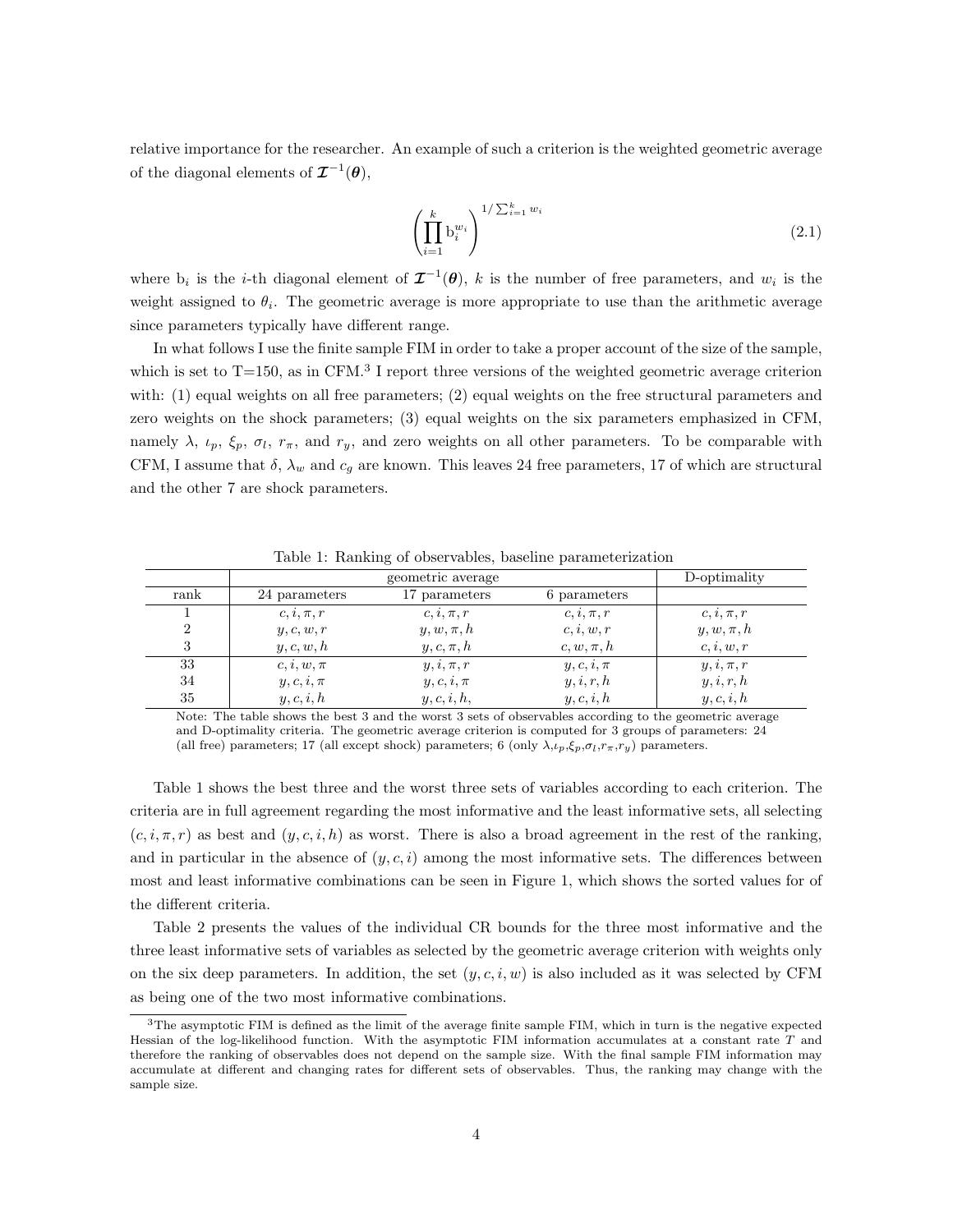

Figure 1: Sorted values of the variables selection criteria.

As can be seen from the results, choosing one combination of variables over another usually involves a trade-off in terms of information about different parameters. Even the least informative according to all criteria set,  $(y, c, i, h)$ , is the most informative one, amongst those in the table, for two parameters,  $\rho_{ga}$  and  $\sigma_a$ . The overall best set  $(c, i, \pi, r)$  yields the lowest (among these seven sets) CR bounds for 14 of the 24 free parameters, including four of the six deep parameters CFM focus on. The set  $(y, c, i, w)$ , which is one of the two preferred combinations of CFM, is most informative (among the seven sets in the table) for five parameters, including two of the six they focus on,  $\xi_p$  and  $\sigma_l$ . However, choosing that combination involves large information loss with respect to the other four parameters, especially the Taylor rule ones, which is not surprising since interest rate and inflation are naturally very informative variables for those parameters. Notice, in panel B of the table, that the value of the loss function for (*y, c, i, w*) is about twice as large as for any of the top three combinations. Hence, the only way to pick  $(y, c, i, w)$  as best would be to assign a much larger weights on  $\sigma_l$  and  $\xi_p$  than on the other four parameters.

One of the criteria used by CFM ranks the sets of variables on the basis of the sensitivity of the likelihood to a selected group of parameters. The measures they use compare the scores of the nonsingular and convoluted singular systems, and require simulated data to compute. A simpler and more direct measure of sensitivity to a single parameter  $\theta_i$  is the expected curvature of log-likelihood function, given by  $E\left(\frac{\partial \ell_T(\boldsymbol{\theta})}{\partial \boldsymbol{\theta}}\right)$ *∂θ<sup>i</sup>*  $\int_{0}^{2}$ . Note that this is just the *i*-th diagonal element of the FIM and does not require data to compute. It is interesting to compare the sets of variables which maximize the likelihood sensitivity with the ones which minimize the CR bounds. This is done in Table 3. For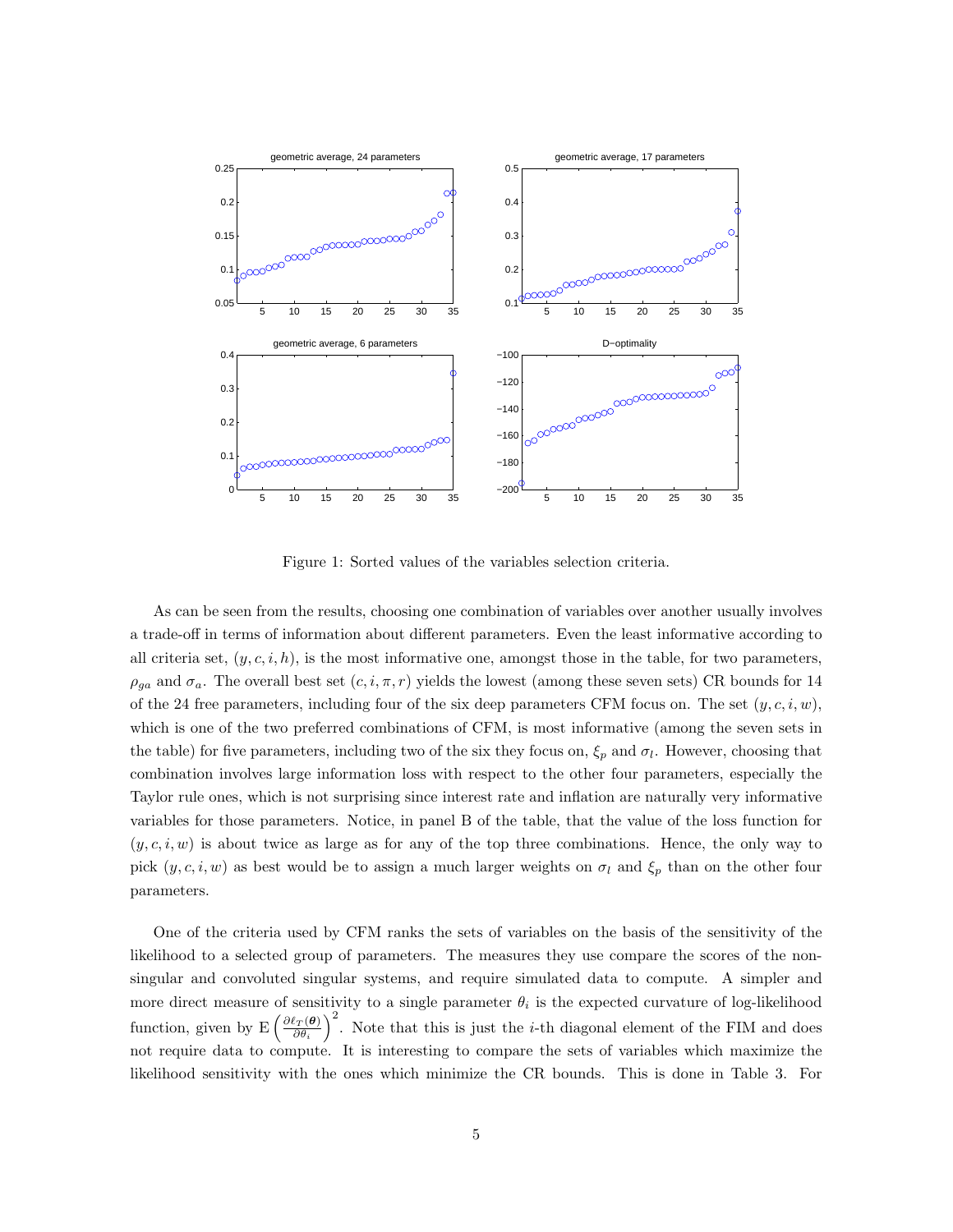| param.                      | $(c,i,\pi,r)$ | (c,i,w,r)   | $(c, w, \pi, h)$              | (y,c,i,w)                | $(y,c,i,\pi)$ | (y,i,r,h) | (y,c,i,h) |  |
|-----------------------------|---------------|-------------|-------------------------------|--------------------------|---------------|-----------|-----------|--|
| $\rho_{ga}$                 | 1.680         | 0.794       | 0.502                         | 0.294                    | 0.372         | 0.198     | 0.173     |  |
| $\alpha$                    | 0.045         | 0.040       | 0.079                         | 0.051                    | 0.076         | 0.069     | 0.069     |  |
| $\psi$                      | 0.080         | 0.097       | 0.229                         | 0.126                    | 0.179         | 0.145     | 0.170     |  |
| $\beta$                     | 0.009         | 0.009       | 0.018                         | 0.011                    | 0.015         | 0.018     | 0.013     |  |
| $\varphi$                   | 2.489         | 2.813       | 2.823                         | 6.089                    | 6.817         | 2.207     | 2.470     |  |
| $\sigma_c$                  | 0.123         | 0.228       | 0.260                         | 0.224                    | 0.506         | 0.358     | 0.281     |  |
| $\lambda$                   | 0.022         | 0.027       | 0.039                         | 0.038                    | 0.100         | 0.090     | 0.128     |  |
| $\Phi$                      | 0.341         | 0.638       | 0.757                         | 0.152                    | 1.521         | 0.256     | 0.262     |  |
| $\iota_w$                   | 0.139         | 0.376       | 0.076                         | 0.225                    | 1.037         | 1.218     | 1.238     |  |
| $\xi_w$                     | 0.134         | 0.026       | $\,0.021\,$                   | 0.021                    | 0.183         | 0.160     | 0.409     |  |
| $\iota_p$                   | 0.039         | 0.325       | 0.057                         | 0.198                    | 0.099         | 1.318     | 1.137     |  |
| $\xi_p$                     | 0.147         | 0.133       | 0.112                         | 0.048                    | 0.419         | 0.309     | 0.519     |  |
| $\sigma_l$                  | 0.676         | 0.947       | 0.190                         | 0.188                    | 2.021         | 1.324     | 0.965     |  |
| $r_\pi$                     | 0.250         | 1.007       | 0.772                         | 2.959                    | $1.431\,$     | 1.844     | 2.505     |  |
| $r_{\Delta y}$              | 0.031         | $\,0.036\,$ | 0.159                         | 0.134                    | 0.142         | 0.116     | 0.591     |  |
| $r_{\scriptscriptstyle{y}}$ | 0.048         | 0.125       | 0.071                         | 0.336                    | 0.195         | 0.163     | 0.777     |  |
| $\rho$                      | 0.023         | 0.055       | 0.035                         | 0.080                    | 0.089         | 0.089     | 0.254     |  |
| $\rho_a$                    | 0.015         | 0.017       | 0.026                         | 0.025                    | 0.030         | 0.022     | 0.023     |  |
| $\rho_g$                    | 0.005         | 0.009       | 0.015                         | 0.014                    | 0.015         | 0.021     | 0.014     |  |
| $\rho_I$                    | 0.041         | 0.055       | 0.046                         | 0.093                    | 0.098         | 0.067     | 0.065     |  |
| $\sigma_a$                  | 0.399         | 0.091       | 0.153                         | 0.218                    | 0.395         | 0.049     | 0.046     |  |
| $\sigma_g$                  | 0.150         | 0.136       | 0.317                         | 0.046                    | 0.088         | 0.074     | 0.057     |  |
| $\sigma_I$                  | 0.059         | 0.078       | 0.325                         | 0.094                    | 0.097         | 0.078     | 0.085     |  |
| $\sigma_r$                  | 0.015         | 0.017       | 0.100                         | 0.122                    | 0.231         | 0.027     | 0.341     |  |
|                             |               |             | B. Overall, geometric average |                          |               |           |           |  |
| 24 parameters               | 0.083         | 0.106       | 0.119                         | 0.118                    | 0.213         | 0.157     | 0.214     |  |
| 17 parameters               | $0.113\,$     | 0.160       | 0.137                         | 0.153                    | 0.310         | 0.270     | 0.373     |  |
| 6 parameters                | 0.042         | 0.062       | 0.068                         | 0.121                    | 0.146         | 0.147     | 0.346     |  |
|                             |               |             |                               | C. Overall, D-optimality |               |           |           |  |
| 24 parameters               | $-195$        | $-164$      | $-147$                        | $-142$                   | $-115$        | $-113$    | $-109$    |  |

Table 2: Most and least informative sets of observables

Note: Panel A shows the values of the Cramér-Rao lower bounds for sample size  $T = 150$ . Panel B shows the geometric averages of the bounds for three groups of parameters: 24 (all free) parameters; 17 (all except shock) parameters; 6 (only  $\lambda$ , $\iota_p$ , $\xi_p$ , $\sigma_l$ , $r_\pi$ , $r_y$ ). Panel C shows the values of ln(det( $\mathcal{I}^{-1}$ )). Lower values always indicate more information.

eighteen parameters, including four of the six CFM focus on, the likelihood is most sensitive when  $(c, i, \pi, r)$  is observed. For ten of these  $(c, i, \pi, r)$  is also the most informative combination. Overall, for 13 of the 24 parameters the most sensitive and most informative sets coincide. This discrepancy can be explained with the fact that sensitivity is only one of the factors that determines the amount of information. The other factor has to do with how distinct the effect of each parameter on the likelihood is from the effects of the other free parameters. To see why this might matter, consider a situation where there are two parameters which affect very strongly the distribution of a set of variables, but the effects are exactly identical. Even though the likelihood sensitivity is very strong, the two parameters would be unidentifiable from that set of variables. Yet, the parameters may be identified with another set of variables, even thought the sensitivity is much weaker. For more details on this, see Iskrev (2010).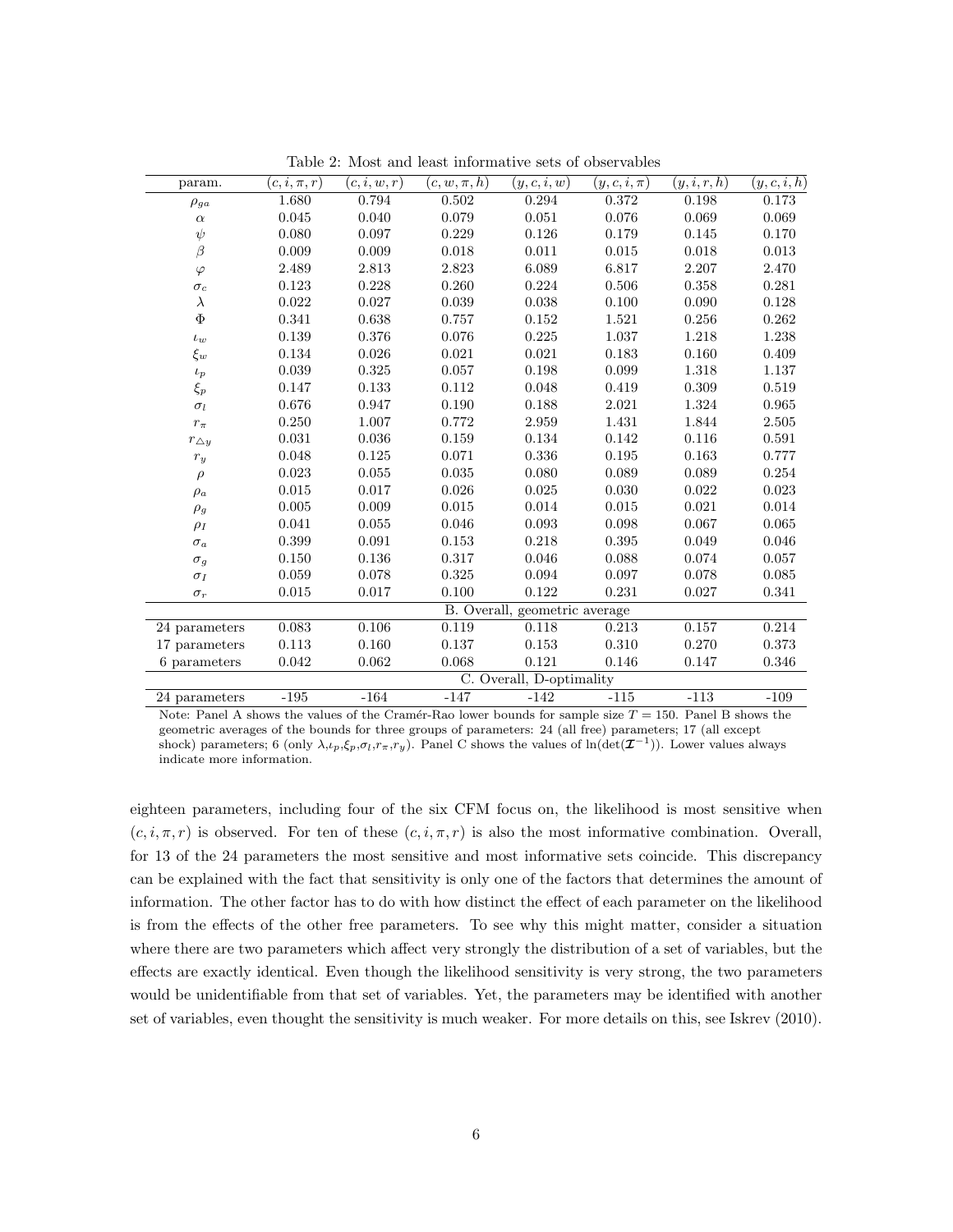| param.                      | most sensitive | most informative |
|-----------------------------|----------------|------------------|
| $\rho_{ga}$                 | y, c, i, h     | $y, w, \pi, h$   |
| $\alpha$                    | $c, i, \pi, r$ | y, i, w, r       |
| $\psi$                      | $c, i, \pi, r$ | $c, i, \pi, r$   |
| $\beta$                     | $c, i, \pi, r$ | c, i, r, h       |
| $\varphi$                   | $c, i, \pi, r$ | c, i, r, h       |
| $\sigma_c$                  | $c, i, \pi, r$ | $c, i, \pi, r$   |
| $\lambda$                   | $c, i, \pi, r$ | $c, i, \pi, r$   |
| $\Phi$                      | $c, i, \pi, r$ | $y, w, \pi, h$   |
| $\iota_w$                   | $y, w, \pi, h$ | $y, c, w, \pi$   |
| $\xi_w$                     | $c, i, \pi, r$ | y, c, w, h       |
| $\iota_p$                   | $y, w, \pi, h$ | $y, w, \pi, h$   |
| $\xi_p$                     | $y, w, \pi, h$ | $y, w, \pi, h$   |
| $\sigma_l$                  | $c, i, \pi, r$ | y, c, w, h       |
| $r_{\pi}$                   | $c, i, \pi, r$ | $c, i, \pi, r$   |
| $r_{\Delta y}$              | $c, i, \pi, r$ | $c, i, \pi, r$   |
| $r_{\scriptscriptstyle{y}}$ | $c, i, \pi, r$ | $c, i, \pi, r$   |
| $\rho$                      | $c, i, \pi, r$ | $c, \pi, r, h$   |
| $\rho_a$                    | $c, i, \pi, r$ | $y, w, \pi, h$   |
| $\rho_g$                    | $c, i, \pi, r$ | $c, i, \pi, r$   |
| $\rho_I$                    | $c, i, \pi, r$ | $c, i, \pi, r$   |
| $\sigma_a$                  | $y, w, \pi, h$ | $y, w, \pi, h$   |
| $\sigma_g$                  | y, i, w, r     | y, c, w, r       |
| $\sigma_I$                  | $c, i, \pi, r$ | $c, i, \pi, r$   |
| $\sigma_r$                  | $c, i, \pi, r$ | $c, i, \pi, r$   |

Table 3: Most sensitive and most informative sets of variables

Note: The most sensitive set of variables for  $\theta_i$  is the one minimizing the inverse of the *i*-th diagonal element of  $I$ . The most informative is the one minimizing the *i*-th diagonal element of  $\mathcal{I}^{-1}$ .

### **2.3 Are the results robust to changes in the parameter values and the number of shocks?**

The results presented in the last section are conditional on the particular parameter values and the assumptions CFM make regarding the number of shocks and the stationarity of the observables. Here I check whether the optimal selection of observables is robust to changes in the parameter values and the model specification.

I consider three alternatives. First, I change the parameter values keeping the rest of the model as before. Instead of the baseline parametrization, which is similar to the posterior mean in Smets and Wouters (2007), I use the prior mean from that paper. The prior mean is a natural choice since the analysis is supposed to happen prior to estimation. In the other two cases the model is as specified in Smets and Wouters (2007), i.e. featuring seven shocks and deterministic trend, with the trending variables observed in terms of growth rates. I refer to this as the SW specification. That model is evaluated at the means of the prior and the posterior distributions. In order for the results to be comparable with those in the previous section, I maintain the same group of free parameters. Therefore, I assume that the parameters of the three additional shocks as well as the trend parameter are known.

Table 4 shows a summary of the results using the same criteria as before. Clearly, while there is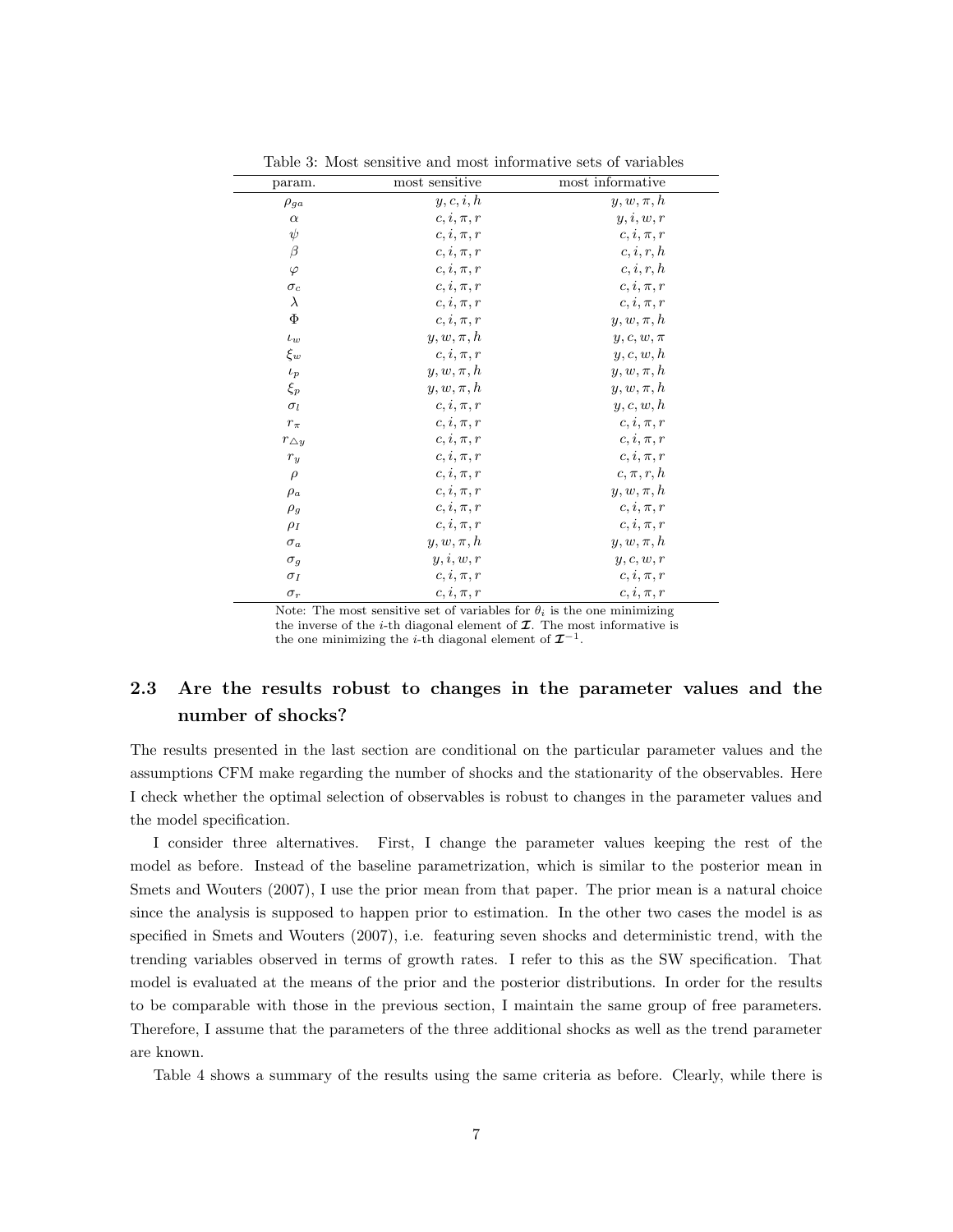considerable consistency in the ranking across different criteria, the optimal combination of variables is not invariant to the parametrization. Also, the two sets,  $(y, c, i, h)$  and  $(y, c, i, w)$ , recommended by CFM, are consistently ranked among the least informative, especially when the focus is on the six deep parameters.

The optimal combinations of variables for each parameter are shown in Table 5. Panel A reports the results for the CFM specification of the model evaluated at the prior and posterior mean values. In panel B are shown the results for the SW specification. In the case of the CFM model, the optimal combinations of variables is the same for only four parameters. For the SW specification the number of coincidences is 11. There is only one parameter for which the most informative combination is the same across both parameterizations and model specifications. In very few cases the optimal combination of variables includes *y*, *c*, and *i*.

|                 |                             | D-optimality             |                |                |  |  |  |
|-----------------|-----------------------------|--------------------------|----------------|----------------|--|--|--|
| rank            | 24 parameters               | 17 parameters            | 6 parameters   |                |  |  |  |
|                 |                             | A. CFM model, prior mean |                |                |  |  |  |
| $\mathbf{1}$    | c, w, r, h                  | c, w, r, h               | c, w, r, h     | c, i, r, h     |  |  |  |
| $\sqrt{2}$      | c, i, r, h                  | c, i, r, h               | $c, \pi, r, h$ | c, w, r, h     |  |  |  |
| 3               | $y, w, \pi, r$              | $y, c, w, \pi$           | c, i, r, h     | y, c, i, w     |  |  |  |
| 33              | y, c, i, r                  | $y, i, \pi, r$           | y, i, w, h     | $y,c,i,r$      |  |  |  |
| 34              | y, c, i, h                  | y, c, i, r               | c, i, w, h     | y, i, r, h     |  |  |  |
| 35              | $y, i, \pi, r$              | y, c, i, h               | y, c, i, h     | y, c, i, h     |  |  |  |
|                 |                             | B. SW model, prior mean  |                |                |  |  |  |
| $\mathbf{1}$    | $y, i, h, \overline{r}$     | y, i, h, r               | $c, w, h, \pi$ | y, i, h, r     |  |  |  |
| $\overline{2}$  | y, c, h, r                  | y, c, h, r               | $c, h, \pi, r$ | y, c, h, r     |  |  |  |
| 3               | $y, i, h, \pi$              | $i, h, \pi, r$           | $y,c,h,\pi$    | $y,c,i,r$      |  |  |  |
| 33              | y, c, i, w                  | y, c, i, h               | y, i, w, h     | $c, w, h, \pi$ |  |  |  |
| 34              | c, i, w, h                  | y, c, i, w               | y, c, i, w     | $c, i, w, \pi$ |  |  |  |
| 35              | $c, i, w, \pi$              | $c, i, w, \pi$           | y, c, i, h     | $c, w, \pi, r$ |  |  |  |
|                 | C. SW model, posterior mean |                          |                |                |  |  |  |
| $\mathbf{1}$    | $y, i, h, \overline{r}$     | $y, i, \pi, r$           | $c, h, \pi, r$ | y, i, h, r     |  |  |  |
| $\sqrt{2}$      | $y, i, \pi, r$              | i, w, h, r               | $c, i, \pi, r$ | $y, h, \pi, r$ |  |  |  |
| 3               | y, c, h, r                  | y, i, h, r               | $w, h, \pi, r$ | y, c, h, r     |  |  |  |
| $\overline{33}$ | $y, w, h, \pi$              | $c, i, w, \pi$           | y, c, i, r     | y, c, i, w     |  |  |  |
| 34              | y, c, i, h                  | $y, c, i, \pi$           | y, c, i, w     | $y, w, h, \pi$ |  |  |  |
| $35\,$          | $c, i, w, \pi$              | y, c, i, h               | y, c, i, h     | y, c, i, h     |  |  |  |

Table 4: Ranking of observables, alternative parameterizations

Note: see note to Table 1.

#### **2.4 The role of interest rate and inflation**

One of the main conclusions of CFM is that neither interest rate nor inflation data should be selected, if one has to choose only four of the seven variables. This seems surprising given that four of the six parameters CFM focus on are the price stickiness and price indexation parameters and the inflation and output coefficients in the monetary policy rule. Intuitively, one may expect inflation and interest rate to be very important for the identification of these parameters.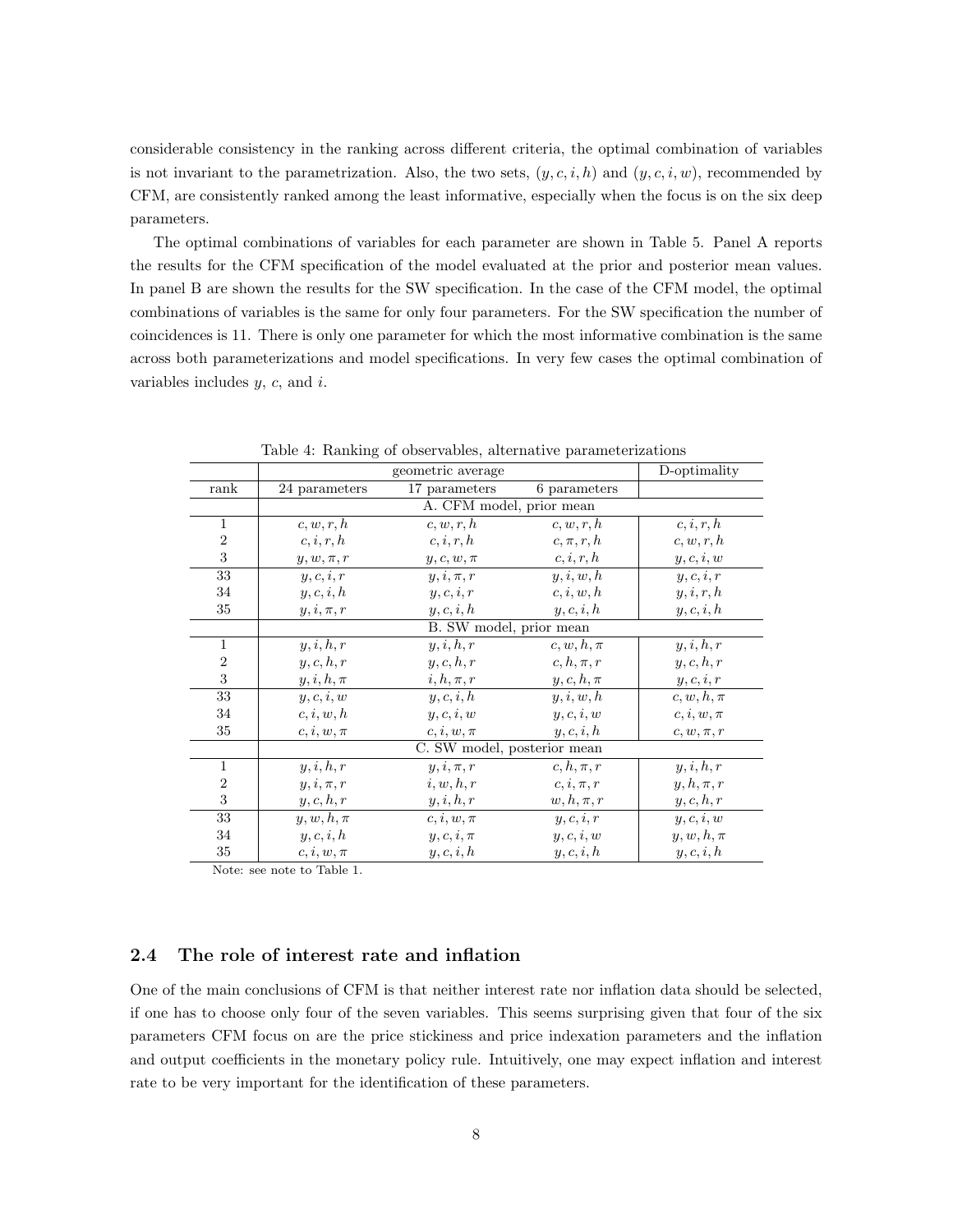| CFM model         |                |                | SW model       |                         |  |
|-------------------|----------------|----------------|----------------|-------------------------|--|
| param.            | prior mean     | posterior mean | prior mean     | posterior mean          |  |
| $\rho_{ga}$       | y, i, w, h     | $y, w, \pi, h$ | y, c, i, h     | $y, c, i, \overline{h}$ |  |
| $\alpha$          | y, c, i, w     | y, i, w, r     | c, i, h, r     | y, c, i, r              |  |
| $\psi$            | c, i, r, h     | $c, i, \pi, r$ | y, i, w, h     | $y,c,i,w$               |  |
| $\beta$           | c, i, r, h     | c, i, r, h     | $c, h, \pi, r$ | $c, h, \pi, r$          |  |
| $\varphi$         | $c, i, \pi, h$ | c, i, r, h     | c, i, h, r     | c, i, h, r              |  |
| $\sigma_c$        | c, i, r, h     | $c, i, \pi, r$ | c, i, h, r     | c, i, h, r              |  |
| $\lambda$         | c, i, r, h     | $c, i, \pi, r$ | c, i, h, r     | c, i, h, r              |  |
| Φ                 | $y, w, \pi, h$ | $y, w, \pi, h$ | c, i, w, h     | y, i, h, r              |  |
| $\iota_w$         | $c, i, w, \pi$ | $y, c, w, \pi$ | $c,w,h,\pi$    | $c, w, h, \pi$          |  |
| $\xi_w$           | $y,w,\pi,r$    | y, c, w, h     | $c, w, h, \pi$ | c, w, h, r              |  |
| $\iota_p$         | $c, w, \pi, h$ | $y, w, \pi, h$ | $y, w, h, \pi$ | $w, h, \pi, r$          |  |
| $\xi_p$           | $y, w, \pi, h$ | $y, w, \pi, h$ | $y, w, h, \pi$ | $y, w, h, \pi$          |  |
| $\sigma_l$        | c, w, r, h     | y, c, w, h     | $c, w, h, \pi$ | c, w, h, r              |  |
| $r_{\pi}$         | c, i, r, h     | $c, i, \pi, r$ | $y, h, \pi, r$ | $c, i, \pi, r$          |  |
| $r_{\triangle y}$ | c, w, r, h     | $c, i, \pi, r$ | $y, i, \pi, r$ | c, i, h, r              |  |
| $r_y$             | c, i, r, h     | $c, i, \pi, r$ | $c, h, \pi, r$ | $c, i, \pi, r$          |  |
| $\rho$            | $c, \pi, r, h$ | $c, \pi, r, h$ | $y, h, \pi, r$ | $c, h, \pi, r$          |  |
| $\rho_a$          | c, i, r, h     | $y, w, \pi, h$ | y, i, w, h     | y, i, h, r              |  |
| $\rho_g$          | y, c, i, w     | $c, i, \pi, r$ | y, c, i, h     | y, c, h, r              |  |
| $\rho_I$          | c, i, r, h     | $c, i, \pi, r$ | c, i, h, r     | c, i, h, r              |  |
| $\sigma_a$        | y, i, w, h     | $y, w, \pi, h$ | y, i, w, h     | y, i, w, h              |  |
| $\sigma_g$        | $y, w, \pi, r$ | y, c, w, r     | y, c, i, h     | y, c, i, h              |  |
| $\sigma_I$        | c, i, r, h     | $c, i, \pi, r$ | c, i, h, r     | c, i, w, r              |  |
| $\sigma_r$        | $c, \pi, r, h$ | $c, i, \pi, r$ | $c, h, \pi, r$ | $c, h, \pi, r$          |  |

Table 5: Optimal sets, alternative parameterizations

Note: The table shows the most informative sets of variables for each parameter. The posterior mean parametrization of the CFM model is identical to the baseline case analyzed in section 2.2

One way to assess the importance of a variable is to measure the loss of information when the variable is excluded relative to when it is included as an observable. Table 6 shows, for the six deep parameters CFM focus on, the ratios of the Cram´er-Rao lower bounds (CRLB) with one variable excluded relative to bounds with all seven variables observed. The largest number in each row shows which variable is most informative for the parameter in that row. According to that measure, inflation is the most informative variable for three parameters -  $\iota_p$ ,  $r_\pi$  and  $r_y$ . Interest rate and consumption are the most informative variables for  $\lambda$ , while consumption and hours are the most informative variables for  $\sigma_l$ . Lastly, wages is the most informative variable for  $\xi_p$ . Overall, the large numbers in the first two column of the table suggest that there is a significant loss of information from excluding  $\pi$  and  $r$ .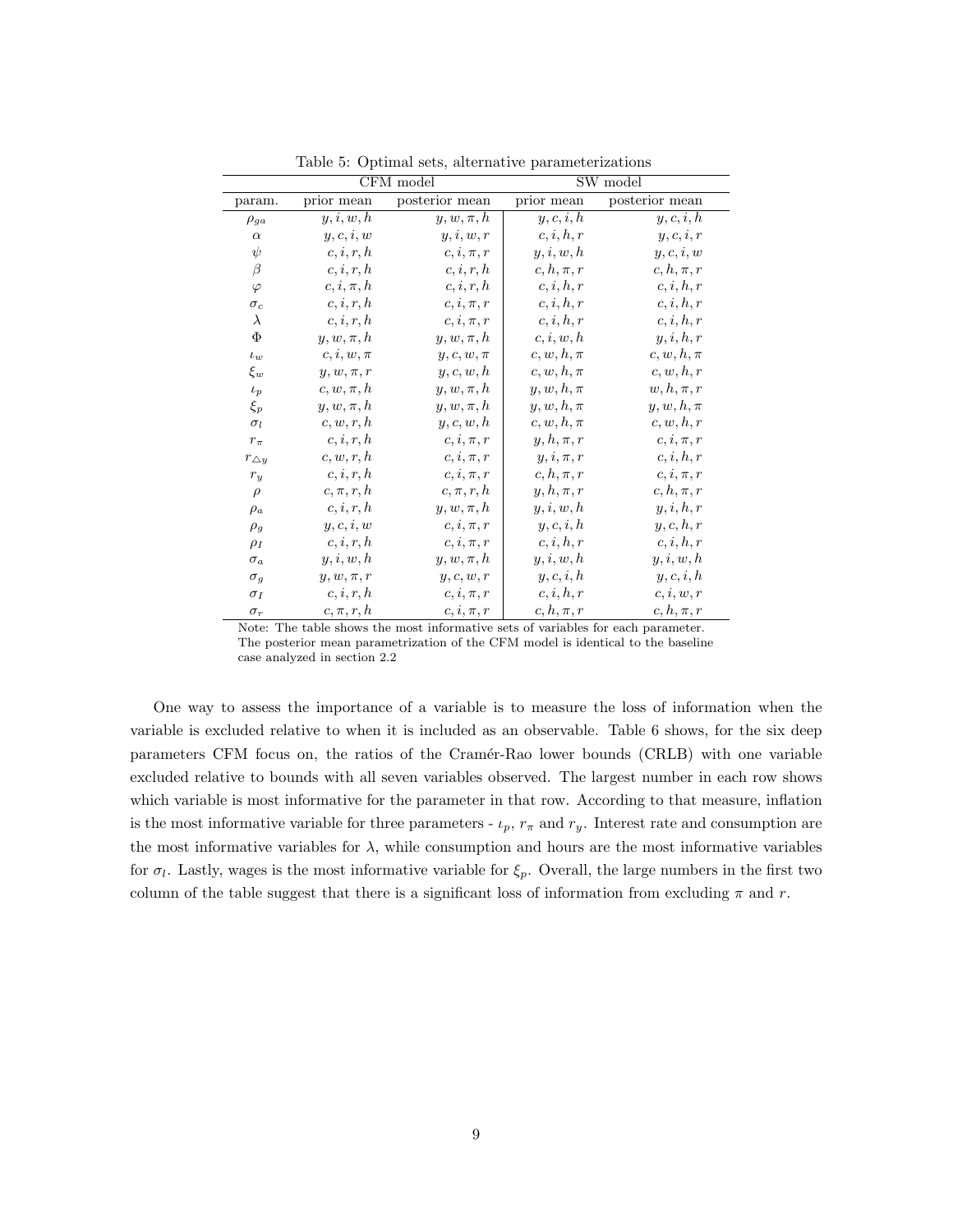|            | excluded variable |       |         |         |          |                |               |  |
|------------|-------------------|-------|---------|---------|----------|----------------|---------------|--|
|            | $\boldsymbol{r}$  | $\pi$ | h       | w       | $\imath$ | $\mathfrak{c}$ | $\mathcal{Y}$ |  |
| $\lambda$  | 1.8               | 1.1   | 1.4     | $1.2\,$ | 1.4      | 1.8            | $1.2\,$       |  |
| $\iota_p$  | $1.0\,$           | 3.7   | $1.1\,$ | 3.0     | 1.0      | 1.0            | 1.1           |  |
| $\xi_p$    | 1.1               | 2.1   | 2.3     | 2.5     | 1.3      | 1.2            | 1.3           |  |
| $\sigma_l$ | 1.4               | 1.2   | 1.7     | $1.2\,$ | 1.2      | 1.7            | 1.1           |  |
| $r_{\pi}$  | 1.8               | 2.2   | 1.2     | $1.1\,$ | 1.1      | 1.2            | 1.0           |  |
| $r_y$      | 1.8               | 2.1   | 1.2     | 1.1     | 1.1      | $1.1\,$        | 1.0           |  |

Table 6: Loss of information, posterior mean of SW model

Note: The numbers shown are the CRLBs with one excluded variable relative to the CRLBs with all 7 variables.

## **3 Concluding remarks**

The results can be summarized as follows: (1) The rank condition for identification is not informative about the optimal choice of observables for the model analyzed. In general, it could be useful if only one or a very few of the many possible sets of variables satisfy the identification condition. This seems to rarely be the case in practice. (2) At the baseline parametrization of the model the most informative set of variables includes consumption, investment, interest rate, and inflation. (3) The most informative set of variables is not invariant to the parametrization of the model or the number of shocks.

All of these findings call into questions the results in CFM. Perhaps the most important one is (3), which implies that to select the best set of variables to use in estimation it is not sufficient to determine what they are at a single point in the parameter space. A reasonable solution in a Bayesian context would be to base the selection of variables on the expected value of the preferred criterion, with the expectation taken over the prior distribution of the parameters.